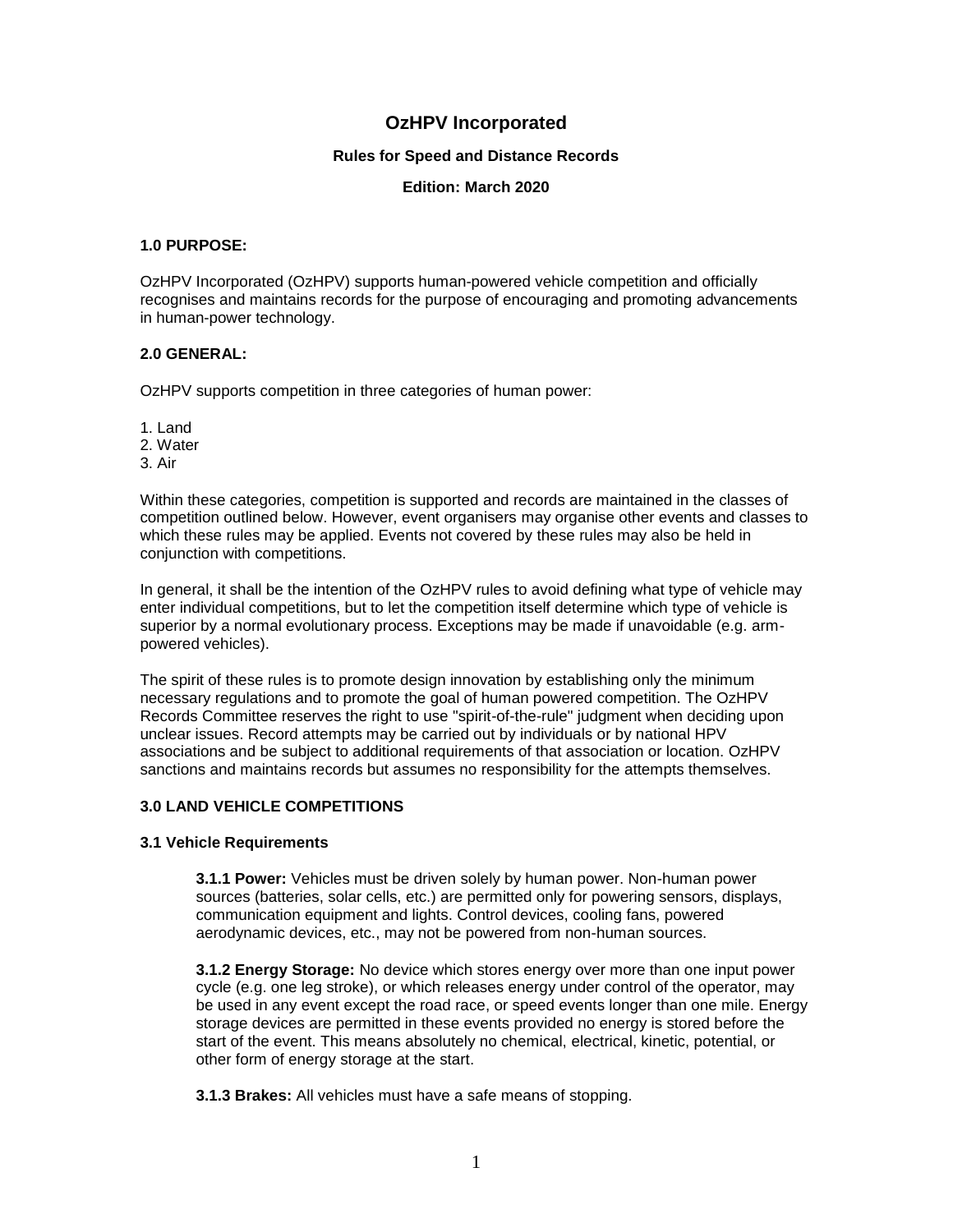**3.1.4 Control:** All vehicles must be controlled by the rider(s), with the single exception of that necessitated by the standing start as described in section 3.2.3.1.

**3.1.5 Integrity:** No vehicle may discard any part after beginning motion.

**3.1.6 Geometry:** The vehicle geometry must not be altered during use except for steering purposes; i.e. sails or moving control surfaces intended to enhance sailing characteristics are not permitted.

**3.1.7 Vehicle Classes:** Vehicles shall be recognised in the following classes:

**3.1.7.1 Open:** Any human powered vehicle

**3.1.7.2 Faired or Unfaired:** faired vehicles include those with any form of aerodynamic fairing, covering or bodywork, partial or full. Unfaired vehicles have no aerodynamic fairing, covering or bodywork.

**3.1.7.3 In-line or multi-track:** in-line vehicles would generally be 2-wheel vehicles while multi-track would generally be 3 or 4-wheel vehicles, where each wheel is designed to be continuously in contact with the ground, with a minimum 250mm track width.

**3.1.7.4 Class combinations:** the classes noted above can be combined, for example: Faired/in-line or faired/multi-track.

#### **3.2 Events**

**3.2.1 Competition Classes:** Competition events shall be recognized in the following classes:

**3.2.1.1 Single Rider:** The vehicle shall contain only one person.

**3.2.1.2 Multiple rider:** The vehicle shall contain two or more persons.

**3.2.1.3 Arms only:** Competitors may use arms only power in all OzHPV events; land, water and air. It will be deemed a separate event category if the rules in section 3.4 "Arm Power Rules" are met. Event officials may request separate arm power events for safety or practical purposes.

**3.2.1.3.1 Physically handicapped riders:** Rules to be determined. Event Directors may institute special competitions in this area.

**3.2.1.4 Male and female riders:** OzHPV shall recognize separate records for males and females in all events. However, segregated competition for males and females is to be discouraged.

**3.2.1.5 Age groups:** OzHPV shall recognize separate records for riders in the following age groupings in all events. The outright record for an event supersedes any age group record recognised for that event.

> **Under 18** (Junior) **18 to 40** (Open) **41-50** (Veterans 1) **51-60** (Vet. 2)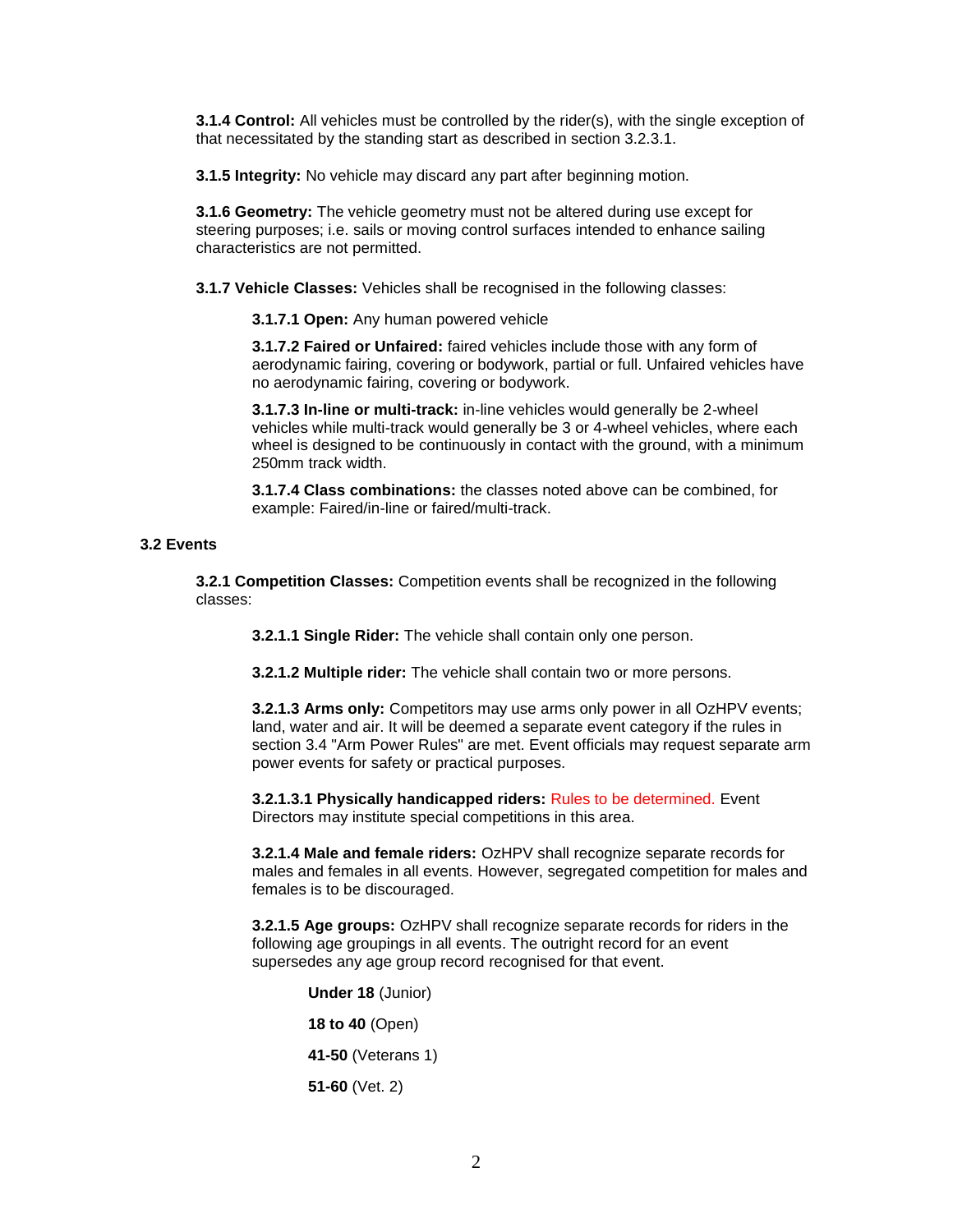**61-70** (Vet. 3) **71-80** (Vet. 4) **81-90** (Vet. 5) **91-100** (Vet. 6) and so on, as required.

Age is taken as day of birth at the time the competitor starts the event. For example, a person is eligible for the 41-50 age group from the day of their  $41<sup>st</sup>$ birthday, through to the day before their 51<sup>st</sup> birthday.

**3.2.1.5 Organiser's option:** Classes may be combined by the event organiser for a single race, but all records will be maintained in the classes indicated.

**3.2.1.6 Indoor vs outdoor:** Both indoor and outdoor categories will be recognised separately. The fastest speed (or distance) will be recognised as the outright record regardless of venue type.

**3.2.2 Types of Events:** The following race events are recognized:

**3.2.2.1 200 Meter Speed Trial:** The winner of this event shall be the vehicle achieving the highest average speed over a 200 meter interval. A flying start from any distance is permitted, within practical limits as established by the event organiser.

**3.2.2.2 500 Meter Speed Trial:** Identical to 3.2.2.1 except 500 meters.

**3.2.2.3 1 Kilometre Speed Trial:** Identical to 3.2.2.1 except 1 kilometre.

**3.2.2.4 4 Kilometre Speed Trial:** Identical to 3.2.2.1 except 4 kilometres and the trial is a "standing start" event.

**3.2.2.5 10 Kilometre Speed Trial:** Identical to 3.2.2.1 except 10 kilometres and the trial is a "standing start" event.

**3.2.2.6 100 Kilometre Speed Trial:** Identical to 3.2.2.1 except 100 kilometres and the trial is a "standing start" event.

**3.2.2.7 1 Mega-Meter (1,000,000 meters) Speed Trial:** Identical to 3.2.2.1 except 1,000,000 meters and the trial is a "standing start" event.

**3.2.2.8 1 Mile Speed Trial:** Identical to 3.2.2.1 except 1 mile.

**3.2.2.9 200 Meter Speed Trial, 600 meter start:** The winner of this event shall be the vehicle achieving the highest average speed over a 200 meter interval. A flying start from not more than 600 meters before the 200 meter timed section is permitted.

**3.2.2.10 1/4 Mile Elapsed Time:** The winner of this event shall be the vehicle achieving the shortest elapsed time to travel 1/4 mile. A standing start is required.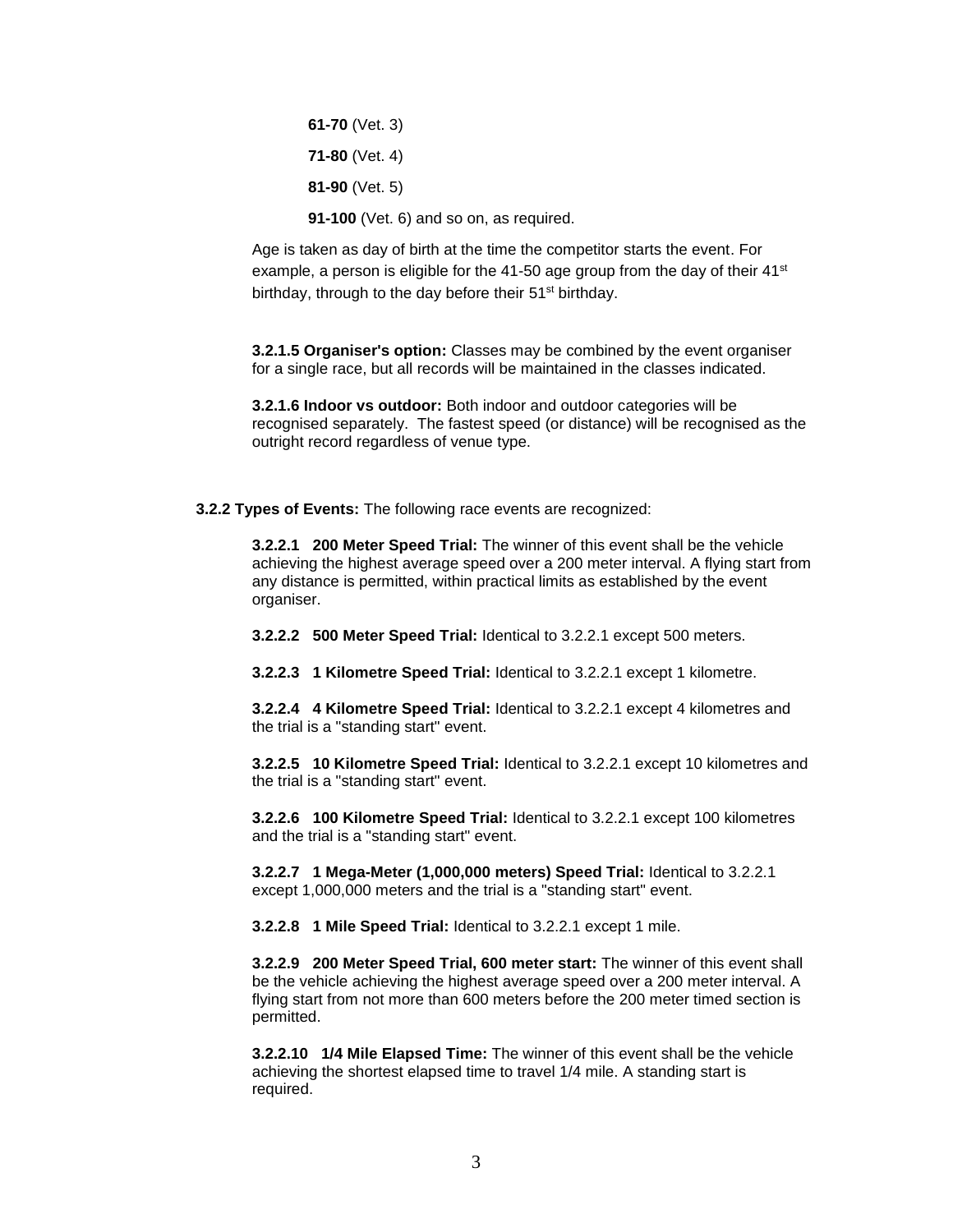**3.2.2.11 1 Kilometre Time Trial:** Same as 3.2.2.8 except 1 km distance.

**3.2.2.12 1 Mile Time Trial:** Same as 3.2.2.8 except 1 mile distance.

**3.2.2.13 1-Hour Time Trial:** The winner of this event shall be the vehicle achieving the maximum distance in one hour. A closed course is required for this event. A standing start is required. Distance is determined by direct measurement. Alternatively, the time trial distance may be calculated from the course length and lap timings.

**3.2.2.14 6-Hour Time Trial:** Same as 3.2.2.11 except 6 hours.

**3.2.2.15 12-Hour Time Trial:** Same as 3.2.2.11 except 12 hours.

**3.2.2.16 24-Hour Time Trial:** Same as 3.2.2.11 except 24 hours.

**3.2.2.17 Road Race:** The winner of this event shall be the first vehicle to complete a designated number of laps on a designated course. The starting requirement may be a standing start, flying start or LeMans start. The event organiser shall specify the exact course, the number of laps, and the type of start. No records shall be recognized for this event.

#### **3.2.2.18 Practical/Commuter Vehicle:** Rules to be determined.

**3.2.2.19 Special Records Events:** Members are encouraged to submit applications for new record categories to OzHPV. Significant achievements will be recognized as new record classes.

#### **3.2.3 Starts**

**3.2.3.1 Standing Start:** A standing start is defined as an unassisted start from the stationary position, except that vehicles which are unstable at low speeds may be assisted by one assistant for not more than 15 meters. The assistant may not push the vehicle.

**3.2.3.2 Flying Start:** A flying start is defined as a start where the vehicle may be assisted by accelerating before entering the timed portion of the course. Push assists by one or more persons are permitted. Pushers may not assist the vehicle for more than 15 meters.

**3.2.3.3 LeMans Start:** A LeMans start is defined as a start where the vehicles are parked diagonally on one side of the race course, while the racers line up on the other side of the track. At the start of the race, the riders run to their vehicles, get in, and proceed onto the course. Push assists are not permitted. However, if any vehicle is unstable at low speeds, a single assistant is permitted to stabilise the vehicle for not more than 15 meters. The same assistant may also assist the rider in getting into the vehicle, closing canopies, etc.

> **3.2.3.3.1 Assisted LeMans Start**. An assisted LeMans start is defined to be the same as a LeMans Start, except that a single assistant is permitted to assist the rider in getting into the vehicle and getting underway.

**3.2.4 Drafting:** No human-powered vehicle may be assisted in any record attempt by a pacing vehicle used for the purpose of aerodynamic assistance.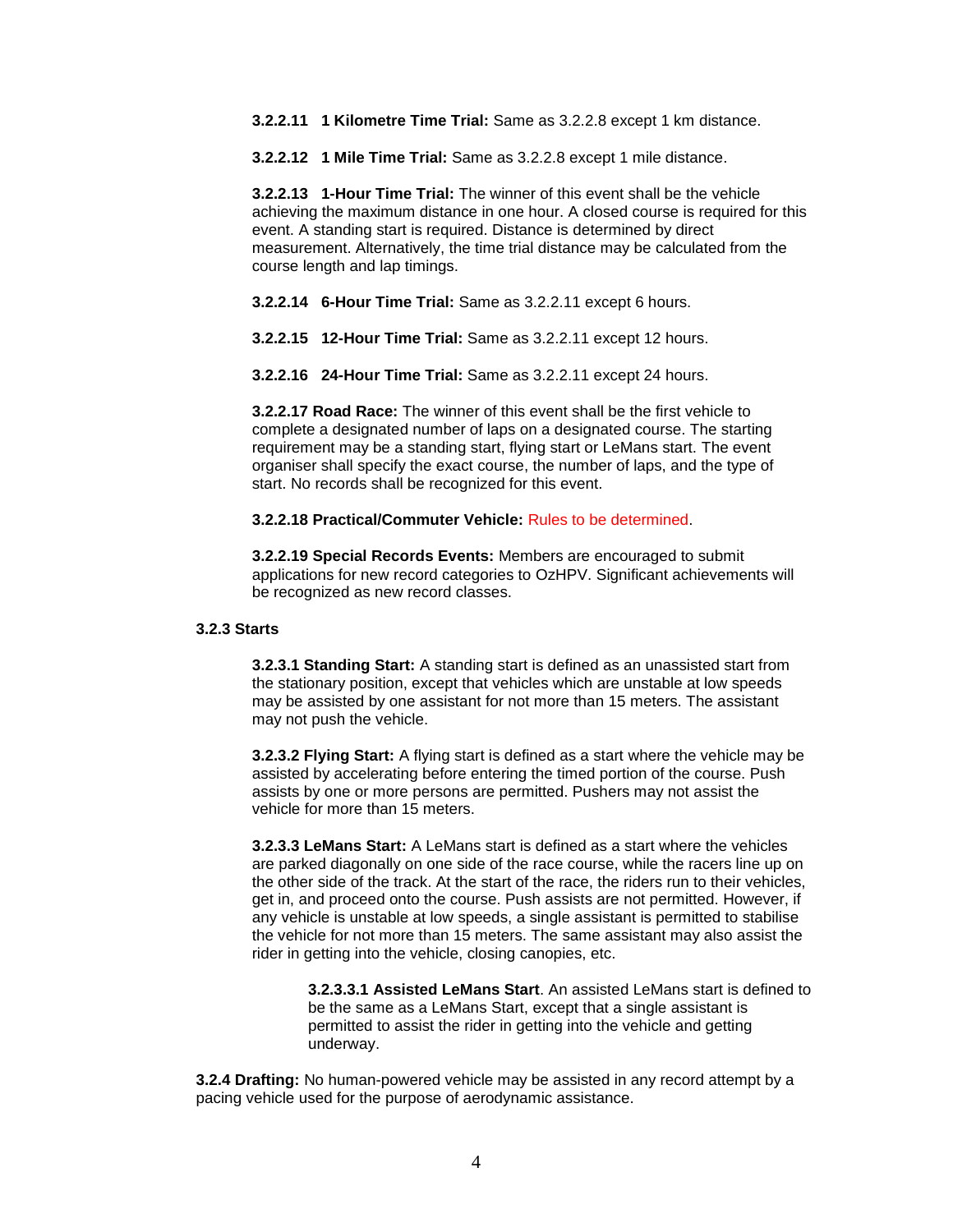**3.2.5 Change of Riders:** No change of riders or removal of riders is permitted during a race.

**3.2.6 Passing:** In multiple-vehicle races, lapped vehicles must yield right-of-way to lapping vehicles. Blocking or obstructing the race path by weaving is prohibited. Vehicles should follow a steady predictable line during a race and avoid sudden manoeuvres which might cause accidents.

# **3.2.7 Safety Requirements**

**3.2.7.1 Helmets:** All riders shall wear helmets during all competition. Helmets must meet the standards of a nationally accredited testing facility of any OzHPV member country. The burden of proof of meeting these requirements resides with the competitor.

**3.2.7.2 Vehicle Safety:** Vehicles may be disqualified from competition due to inadequate braking capability, lack of stability, poor visibility, presence of dangerous protrusions, or other unsafe design features. Vehicles which are deemed to be unsafe may be flagged off the course by event officials.

**3.2.8 Conduct:** Any competitor judged by the Event Committee to have practiced unsportsmanlike conduct during an event may be disqualified from that particular event. The Event Committee shall review available evidence before making a decision to disqualify. The decision of the Event Committee is final.

**3.2.9 Illegal Substances:** The competitor may be subject to tests for drugs or other substances designed to enhance athletic performance that may be defined as illegal by the International Olympic Committee at the time of the attempt. Detection of illegal substances will invalidate the attempt.

### **3.3 Course Requirements**

**3.3.1 Course Flatness:** Except for courses for the road race events, and the time trial events one hour and over, all courses must meet the following flatness requirement: If an imaginary line is drawn from the end of the timed portion of the event course back toward the beginning of the course but sloped upward at a slope of 2/3 percent (1 meter in 150), at no point may the vehicle course pass above this line. Curved courses may be used for any event, provided the same flatness requirement is met. The 200 meter time trap in the 200 meter speed trial events, however, must be contained in a straight section. All curved courses must be clearly marked with the limiting inside boundary. Any vehicle crossing a wheel over this boundary shall be disqualified from the run. Course distance shall be measured from the inside boundary of turns.

**3.3.2 Course Measurement:** In order to qualify as a record course, distances and elevation difference must be measured and certified by a registered Civil Engineer, a registered Land Surveyor, or a person with equivalent training. Alternative evidence of course measurement may be considered by the OzHPV Records Committee.

Once a course has been certified, re**-**certification is not required unless significant alterations to the course have been undertaken

**3.3.3 Timing:** All timing must be accomplished by automatic start and stop actuation. Timers must be certified as accurate to within 1/100 of a second in 10 minutes or 1 second per day at a temperature of 20 degrees/C, plus or minus 5 degrees/C. Timing to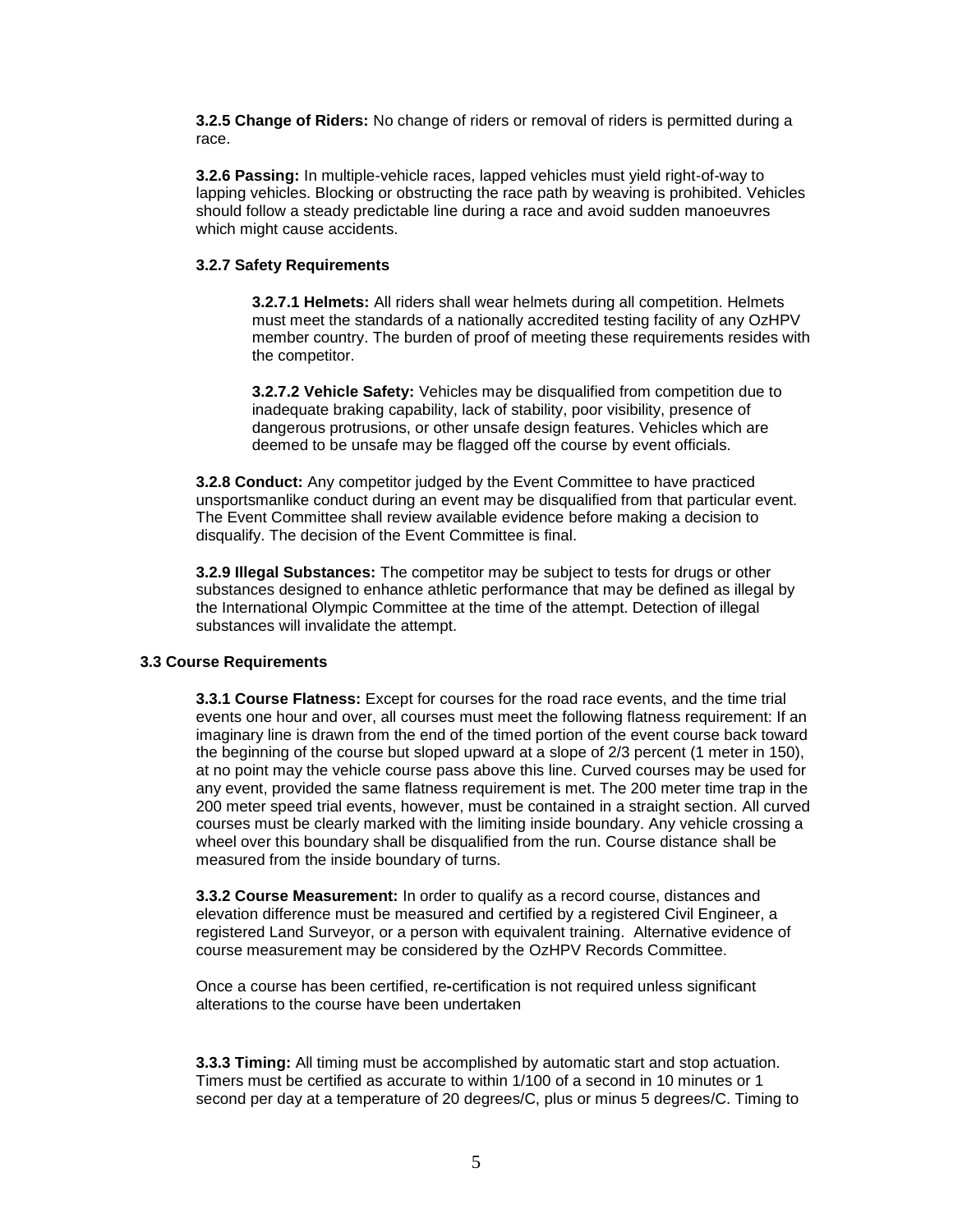the nearest 1/100 second is required, and timing to the nearest 1/1000 second is preferred.

**3.3.3.1 For WHPVA ratified World records:** Certification must be by a chronographic testing service or a registered Electrical Engineer. **3.3.3.2 For OzHPV ratified Australian records only:** OzHPV will consider calibration performed by other than "calibration services or certified electrical engineers" provided a certified timepiece is used to check the timing system against. Calibration method should ideally be discussed with the OzHPV technical committee to ensure appropriateness, and ideally be carried out to prior to record attempts.

**3.3.4 Wind:** For any run to be approved as a record, except as noted in section 3.3.4.1 below, the wind velocity in any direction must not exceed 6 (six) kilometres per hour (1.67 meters per second). Wind velocity measurement must be taken during the duration of the actual timed run at the finish of the course, at a level of 2 meters above the course surface. These restrictions apply to closed and straight courses.

**3.3.4.1 Wind Restrictions for Long Duration Events:** There are no wind restrictions for time trial events of one hour or longer, or for distance events of 100 km or greater, provided the event is held on a closed course and at least one full lap is completed. The geometry of vehicles competing under this rule shall be fixed: there will be no sails or moving control surfaces specifically intended to enhance the sailing characteristics of the vehicle.

# **3.4 Arm Power Rules**

**3.4.1 Power:** Power from the rider(s) to vehicle momentum shall be transmitted by way of rider(s) arm and hand movements only. Upper torso above hips may contribute such power output. No part of a rider's leg or foot shall contribute to upper body power output for gaining and maintaining vehicle momentum.

**3.4.2 Control:** No restrictions, but must meet all OzHPV vehicle control requirements as set forth in general rules.

**3.4.3 Qualification:** Any rider may compete in arms only events provided they meet all arm power rules. Rider accommodation waivers may be applied for and must be approved in advance of an attempt by the OzHPV Records Committee. The purpose of waivers is to enable a rider to compete in this class without giving them specific advantage.

### **3.5 Practical/Commuter Vehicle Rules:** To be determined.

**3.6 Documentation** – Written documentation of a record attempt must be submitted to OzHPV within 30 days after the attempt. This shall include:

- The date, time and location of the attempt.
- The names of the vehicle designer(s), builder(s), and rider(s) and the name(s) of the person(s) or organisation(s) applying for the record.
- Photographs of the vehicle, or acceptable drawings. In the event photographs cannot be taken at the event, photographs should be taken as soon as possible before or after the event and the attending observers/officials declare that the images are true representation of the vehicle during the attempt.
- Evidence of course measurement and accuracy.
- Evidence of timer calibration and accuracy.
- A statement that all of these regulations and conditions have been complied with, signed by the applicant and both observers.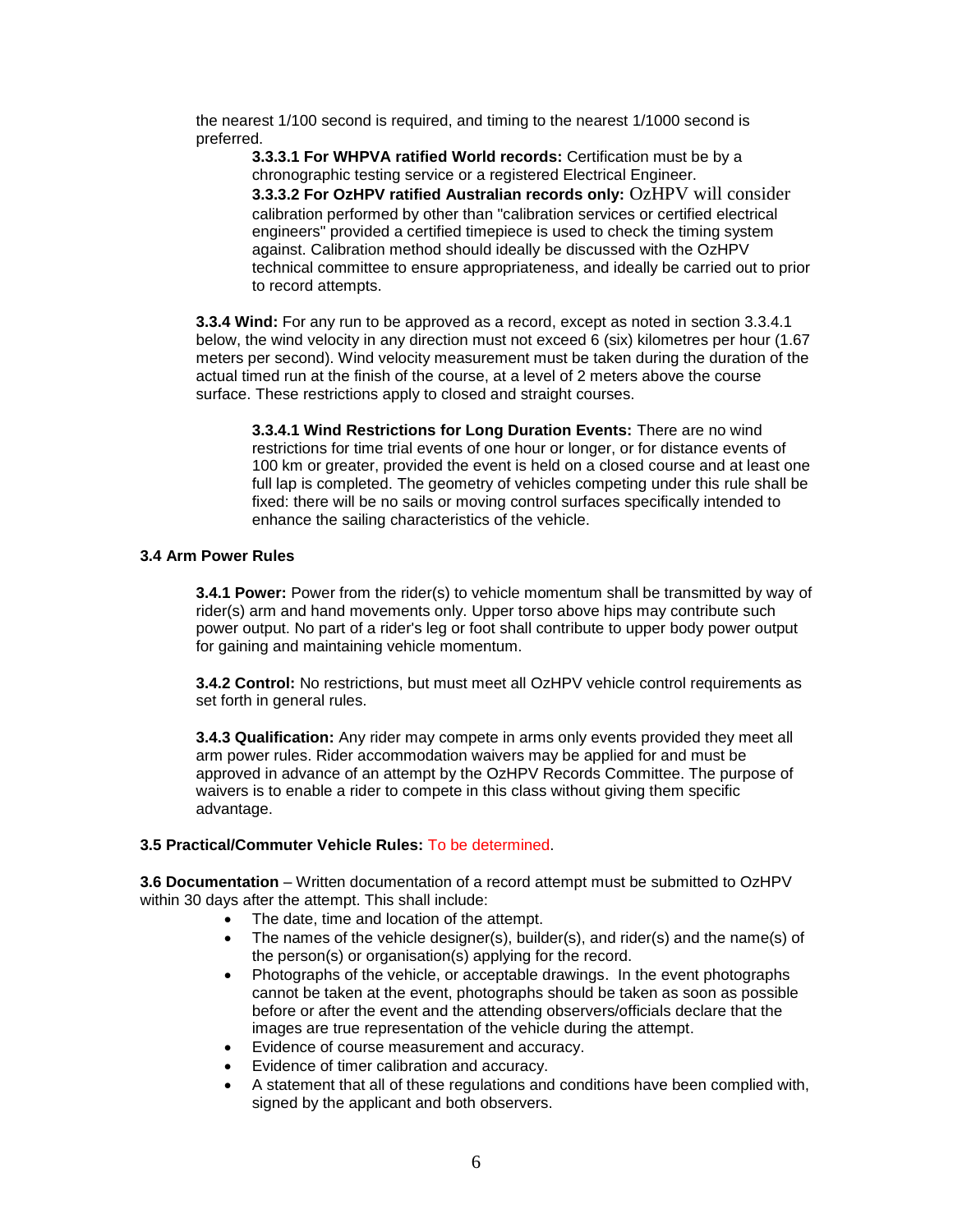- A record of the environmental conditions during the whole attempt.
- Speed and direction of wind.
- A video showing the attempt, starting procedure and compliance with these regulations and conditions is highly recommended, and may be used by OzHPV for publicity purposes.

# **4.0 WATER VEHICLE COMPETITION RULES**

### **4.1 Vehicle Requirements (Pure Human Power Class)**

**4.1.1 Power:** Vehicles must be driven solely by self-contained human power. Non-human power sources (batteries, solar cells, etc.) are permitted only for powering sensors, displays, communication equipment, or lights. Control devices, cooling fans, aerodynamic and hydrodynamic devices must be human powered. Some exceptions may be allowed, but must be approved in advance of any attempt by the OzHPV Records Committee. Power may not be extracted from wave energy or wind and water currents, except momentarily in such a way that the overall effect during the attempt does not constitute an advantage when compared to the same attempt without these conditions, or within the tolerances specified in Appendix B.

**4.1.2 Energy Storage:** In events with a flying start the accumulation of the kinetic energy of vehicle and rider(s) is permitted in accordance with rule 4.2.3.2. Other forms of energy storage are permitted provided this energy is created within the timing section of an attempt and provided its source is human power. No pre-start storage is allowed. See Appendix B and also rule 4.1.1 regarding instrument batteries.

**4.1.3 Propulsion:** Propulsion must be provided entirely by hydrodynamic and/or aerodynamic devices. Any type of fluid-dynamic propulsion device is allowed. Particular characterisations of propulsion, e.g. oars, propellers, paddle wheels, or those not covered by these rules (e.g. punting) may be divided into separate sub-classes. Riders may use any and all parts of their bodies for propulsion (except for the 'Arms Only' class defined in rule section 4.2.2.3.)

**4.1.4 Control:** Vehicle control forces must be provided by onboard rider-controlled mechanical, hydrodynamic, or aerodynamic device(s). The on-board rider(s) must control the vehicle; other person(s) or means must not control the vehicle. Auto-steering devices under the direct control of the rider are permitted.

**4.1.5 Integrity:** No materials may be jettisoned for aiding propulsion or lightening the craft other than unadulterated water or air collected during the attempt. The rider must ride on or in the vehicle.

**4.1.6 Support:** All types of devices directly or indirectly supported by the water are allowed. This includes displacement and planing craft, hydrofoils, hovercraft, and craft having moving skins or tracks. Vehicles using an "air cushion" or "ground effect" are permitted, whereas craft capable of free flying are not. Records characterised by the type of support, e.g. displacement craft, or underwater craft, are considered sub-classes (see 4.2.1.2). The rider(s) and vehicle must be able to begin and end any attempt fully afloat and essentially stationary with respect to the water. For the passage through the timing section itself, see 4.2.3.

**4.1.7 Rider Attributes:** Any number of active riders of either gender may power the vehicle. The gender and number of riders constitute a class distinction, e.g. single-rider, women. Those who request a class distinction for other physical attributes: youth, senior,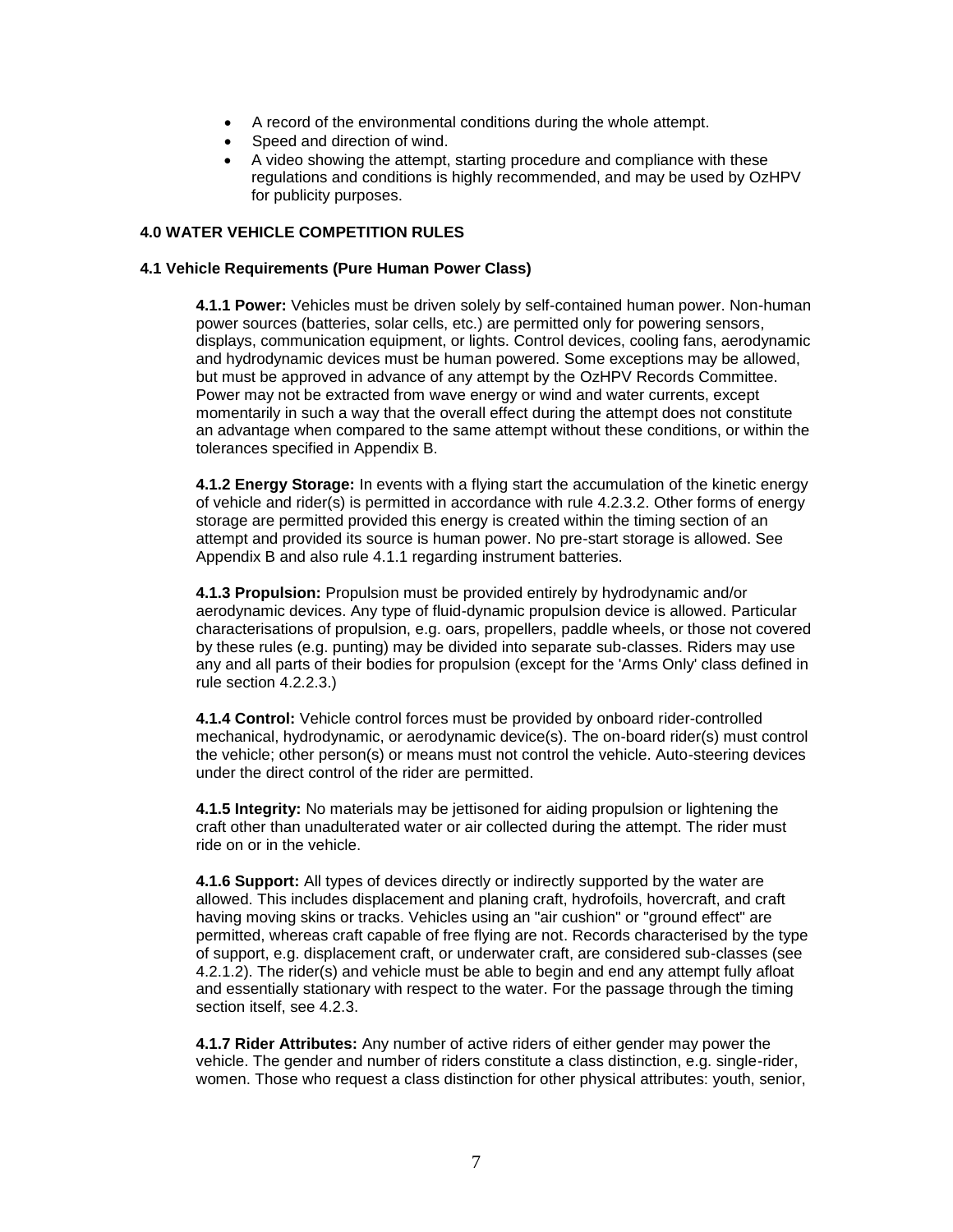physical size, physical disability, etc. may request such distinction from the OzHPV Records Committee. Approval must be completed prior to any record attempt.

#### **4.2 Watercraft Class Events**

**4.2.1 Competition Classes:** A complete list of watercraft classes maintained, and events within those classes, are shown in Appendix A. The OzHPV web site at [http://www.ozhpv.org.au](http://www.ozhpv.org.au/) may contain updated Appendix information. The following class types are recognised for events:

**4.2.1.1 Pure Human Power Class:** Watercraft must meet the requirements as defined in section 4.1 to be automatically recognised as such.

**4.2.1.2 Sub-Classes:** Classes that do not meet the requirements of the Pure Human Power Class as defined in section 4.1 are called sub-classes. OzHPV may record or publish achievements in sub-classes that are regarded as worthwhile. The rules governing sub-classes are the same as for the watercraft Pure Human Power Class with the exception of the particularities in question. The sub-class must be qualified by these particularities, if possible within its name.

**4.2.1.3 Other Achievements in Watercraft:** A record attempt, which nearly fits into an existing class but does not fulfil all requirements, may be recognised as an "outstanding achievement" or "qualified record" within the existing class, provided that the attempt's particularity is clearly recognisable. An "outstanding achievement" or "qualified record" within an existing class may include class records maintained by other organisations.

**4.2.1.4 New Classes:** New classes may be started at any time but will not necessarily be maintained or published by OzHPV until added to the class list by the OzHPV Records Committee at its discretion.

**4.2.2 Class Categories:** For the purpose of event records within the watercraft Pure Human Power Class, the following categories shall be recognised (class categories in Sub-Classes must be separately approved. See Appendix A):

**4.2.2.1 Single Rider:** The vehicle shall contain only one person.

**4.2.2.2 Multiple Riders:** The vehicle shall contain two or more persons. Multirider classes may be gender mixed.

**4.2.2.3 Arms Only Riders:** Deemed a separate category when following rules are met:

> **4.2.2.3.1 Power:** Power from the rider(s) to vehicle momentum shall be transmitted by way of rider(s)' arm and hand movements only. Upper torso above the hips may contribute to arm and hand power output. No part of a rider's leg or foot shall contribute to upper body power output for gaining and maintaining vehicle momentum.

**4.2.2.3.2 Control:** No additional restrictions, but must meet all OzHPV vehicle control requirements as set forth in the watercraft rules.

**4.2.2.3.3 Qualification:** Any riders may compete in arms only events provided they meet all power rules. Riders who have disabilities that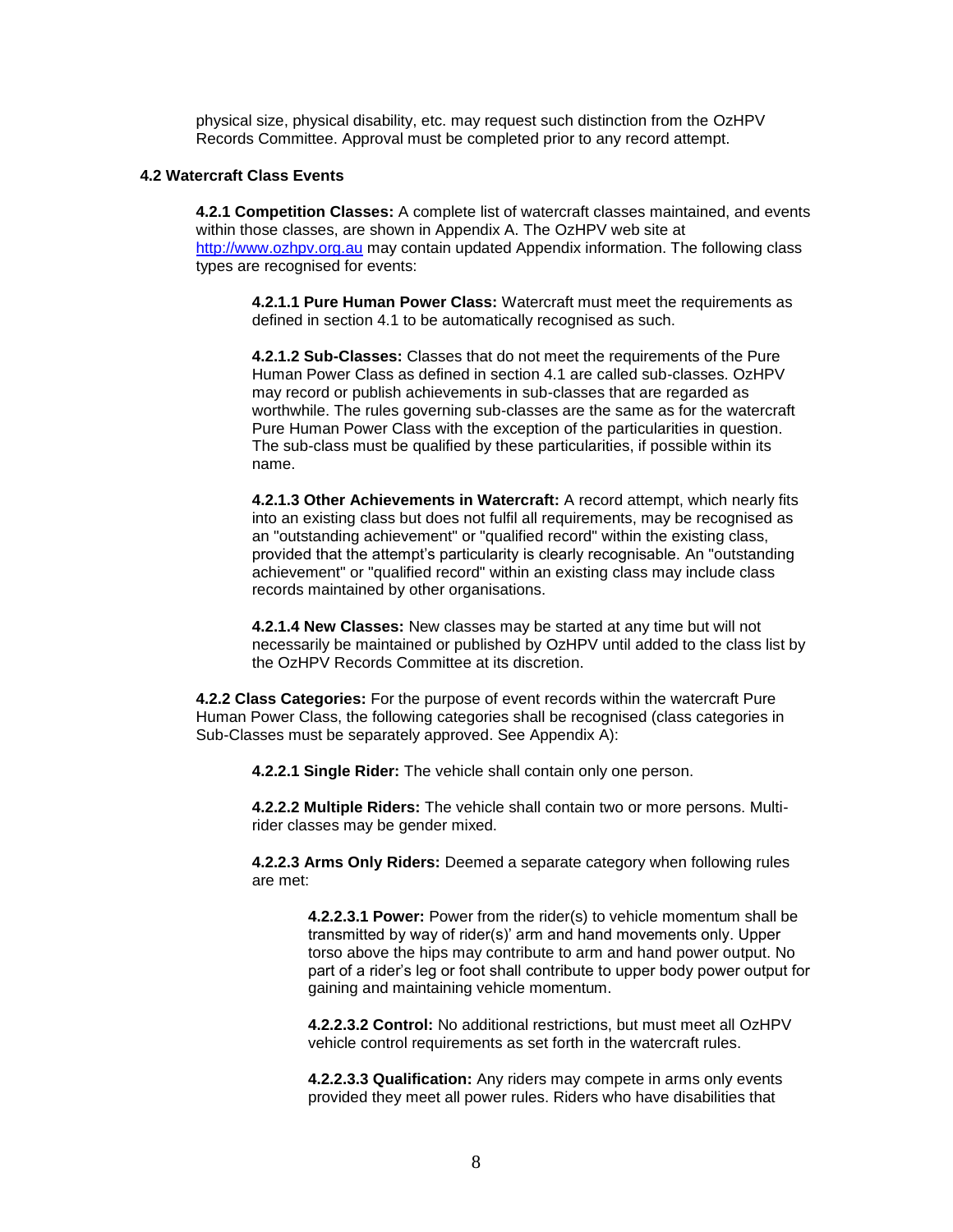prevent them from meeting all requirements of section 4.2.2.3 may request a waiver from the OzHPV Records Committee (in advance of attempt) so they may legally compete in this category. However, such request will not be granted if doing so would give the rider(s) a significant competitive advantage over others in this class.

**4.2.2.4 Male and Female Riders:** Upon request, OzHPV shall recognise separate records for male and female riders in events. However, segregated competition for male and female riders is to be discouraged. Multi-rider vehicles with both male and female riders shall have no class distinction based on gender.

### **4.2.3 Starting and Finishing**

**4.2.3.1 Standing Start:** The rider(s) and vehicle must be at rest and fully afloat behind the starting line when the event timing starts.

**4.2.3.2 Flying Start:** The vehicle may accelerate over an unlimited distance prior to entering the timed portion of the course. All watercraft momentum gained prior to the timing section must be made by human powered efforts of the rider(s) as required in other sections of these rules.

**4.2.3.3 Finishing:** Finishes may always be timed "flying", i.e. with the vehicle moving.

**4.2.4 Drafting:** A vehicle may not be aerodynamically or hydro-dynamically assisted by the presence or action of any other vehicle or device. It is accepted that passing vehicles may momentarily cause assistance (see section 4.2.6.)

**4.2.5 Change of Riders:** No change of rider(s) or removal of rider(s) is permitted during an event. Rider(s) may remove themselves for reason of illness or emergency and the record attempt continued if this does not result in an advantage over the normal situation. Records with defined rider changes are possible under appropriate sub-classes.

**4.2.6 Passing:** In events where multiple vehicles are on a course at the same time, vehicles being overtaken from behind, such as being lapped, may not obstruct the path of others on course by weaving or deliberate obstruction of the course. Vehicles should follow a steady predictable line during an event and avoid sudden manoeuvres that might cause accidents. Event observers shall make judgments on passing disputes.

**4.2.7 Safety Requirements:** Safety shall be paramount at all times and is the responsibility of the entrant. The observers must be satisfied that the course is safe; attempts will not be observed under unsafe course conditions or if the competitors create unsafe conditions through their behaviour or riding style.

**4.2.7.1 Personal Flotation Devices:** Riders must in general carry one Personal Flotation Device (sometimes known as "life vests") on board for each person and wear them as instructed by the observers or event organiser. This requirement may be waived in closely supervised attempts or if equivalent buoyancy aids are worn. Riders are required to keep their own safety in mind and wear their life vests if there is a reason to, such as bad weather, cold water, known weaknesses of craft or rider(s), or not being able to swim. The standard and use of the flotation device must meet local legislative requirements and should reflect the conditions. People, craft, or courses with special risks should warrant the use of appropriate flotation devices and not just buoyancy aids.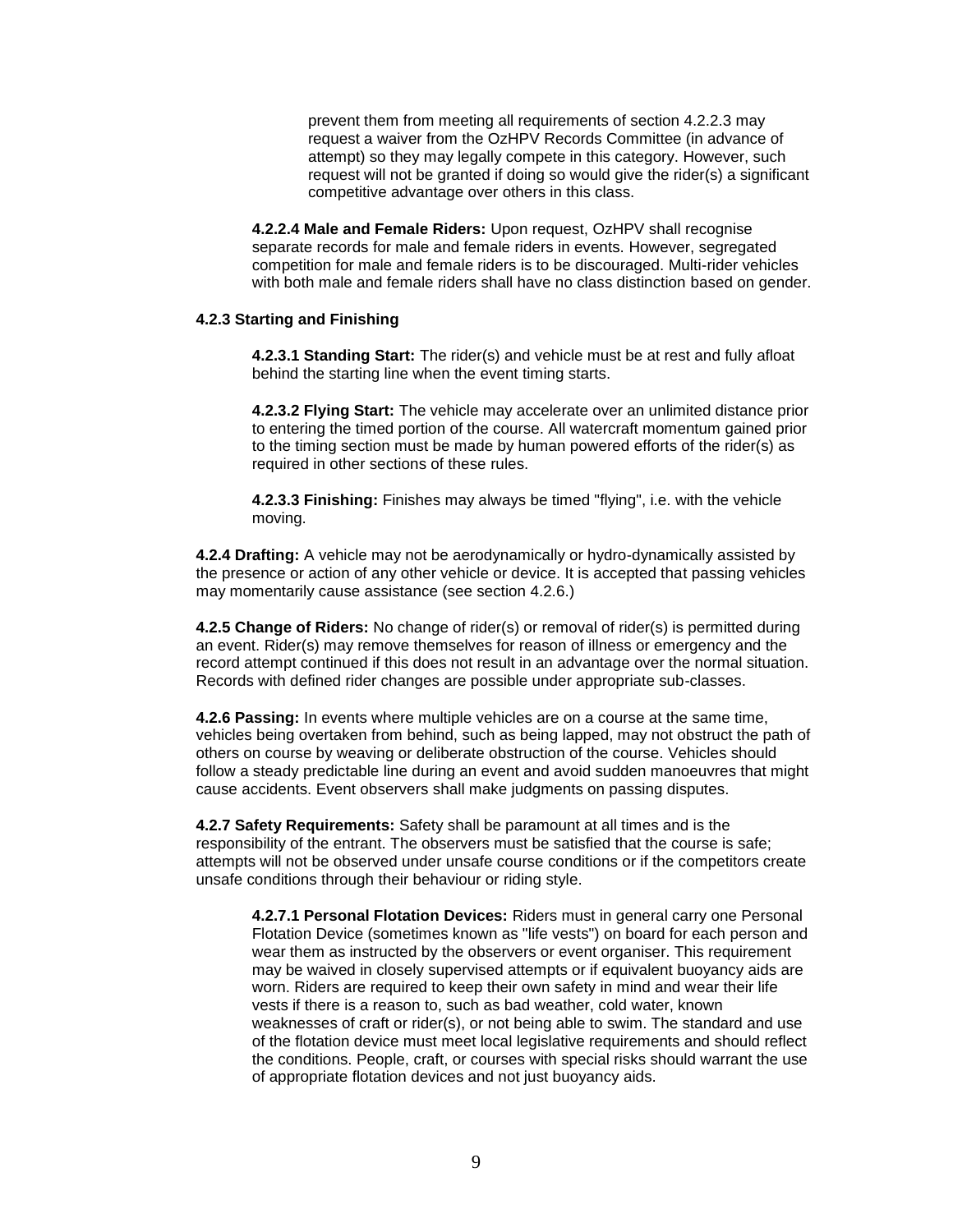**4.2.7.2 Buoyancy:** The vehicle must be buoyant under normal event conditions or when capsized. The event organiser may waive this requirement if they supervise each attempt closely and provide for the safety of the rider(s) and for any required recovery of the craft(s).

**4.2.7.3 Additional Safety Requirements:** The observers must be satisfied that the rider can exit the vehicle unassisted and has effective protection from injuries. Official observers may require additional safety equipment such as paddle(s), bailer, line, whistle, and flag. Safety equipment should be agreed upon in advance of attempt. For long distance events in open waters, additional pyrotechnic and radio means are recommended.

**4.2.8 Conduct:** In the case of record attempts carried out during race meetings or similar events, any competitor judged by the event organiser to have practiced unsportsmanlike conduct during an event may be disqualified from that particular event.

**4.2.9 Illegal Substances:** The competitor may be subject to tests for drugs or other substances designed to enhance athletic performance that may be defined as illegal by the International Olympic Committee at the time of the attempt. Detection of illegal substances will invalidate the attempt.

#### **4.3 Watercraft Course Requirements**

**4.3.1 Course Layout:** The course shall be defined as the shortest possible path between the start and finish line, which may include markers that must be passed in a specified manner. A speed measurement shall be made by measuring the elapsed time over the specified distance.

**4.3.2 Course Measurement:** The distance of a course shall be measured and certified by a registered Civil Engineer, licensed Surveyor, or equivalent. Markers establishing the distance must be firmly attached to the earth, either on shore, on driven piles or by other means not subject to drift due to current or wind. The start/stop actuators or transits for timing shall be located at these positions. The measurement error must be indicated and the course lengthened by at least this error, i.e. if the measurement error is 0.1 m, the nominal 100 m course must be laid out as 100.1 m, but 100.0 m used in any further calculations for speed.

**4.3.3 Course Definition:** Courses can have the same or different start and end points, but must be continuously measured, i.e. it is not permissible to consider the average of a number of runs as a record.

**4.3.4 Environmental Factors:** It must be proved plausibly that there is no net environmental power input or advantage due to potential energy difference during the attempt except for the allowable tolerances. Ways of establishing this and the currently allowable tolerances are described in Appendix B. Vehicles which do use environmental energy over the tolerated amount are considered in a sub-class of environmentallyassisted vehicles. There are no restrictions regarding altitude.

**4.3.5 Water:** The water must be liquid (no ice boats) and be of a temperature and salinity as found in natural bodies of water. The depth must be sufficient that no support is derived directly or indirectly by the bottom. See Appendix B.

**4.3.6 Timing:** Timing equipment must have a resolution of at least 0.1 s except for long distance events where 1 second is sufficient. Timing results must be rounded in the unfavourable direction or accepted statistical methods applied (and documented) in the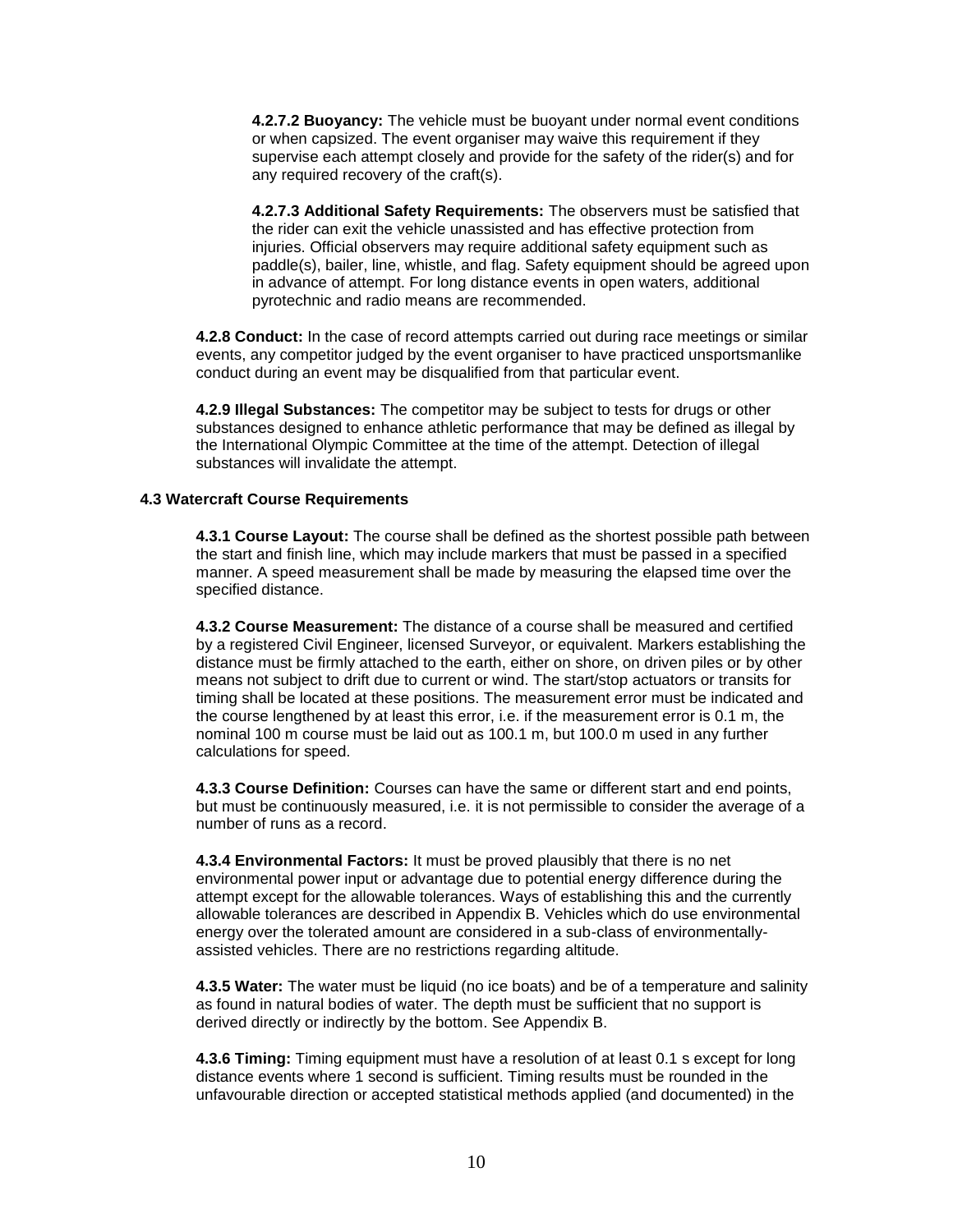case of multiple timing devices. Methods such as Video-Timing or Global Satellite Positioning are allowed if it can be shown that they are suitable, sufficiently accurate, and calibrated. Video documentation of events is highly recommended; see section 4.4.

**4.4 Documentation -** Written documentation of a record attempt must be submitted to OzHPV within 30 days after the attempt. This shall include:

- The date, time and location of the attempt.
- The names of the watercraft designer(s), builder(s), and rider(s) and the name(s) of the person(s) or organisation(s) applying for the record.
- Photographs of the vehicle, or acceptable drawings.
- Evidence of timer calibration and accuracy.
- Evidence of course measurement and accuracy.
- A statement that all of these regulations and conditions have been complied with, signed by the applicant and both observers.
- A record of the environmental conditions during the whole attempt:
- Speed and direction of wind
- Speed and direction of water current(s)
- Water conditions (sea state and type of water body, water depth if relevant. See Appendix B).
- A video showing the attempt, starting procedure and compliance with these regulations and conditions is highly recommended, and may be used by OzHPV for publicity purposes.

# **5.0 AIR VEHICLE COMPETITION RULES:** To be determined.

# **6.0 OBSERVERS**

All record attempts must be witnessed by at least two official observers appointed by OzHPV, who must establish whether all requirements described in these regulations have been met. The observers must furthermore record all information relevant to the attempt and submit this as proof to OzHPV when a record is claimed. This must be submitted in the English language. The observers must further be able to satisfy OzHPV that they are sufficiently independent of the competing team and possess sufficient integrity and knowledge for the nature of the observation task required.

# **7.0 SANCTIONING**

OzHPV will sanction events organised under these rules. In order for a record to be recognised, sanction must be obtained from OzHPV prior to the event or record attempt commencing. A completed application for event sanctioning should be received by OzHPV at least 30 days prior to the event.

All contestants in an event sanctioned by OzHPV must sign a waiver releasing OzHPV from liability for the event. Due to differences in regional law, local officials may require a liability waiver of contestants before an event proceeds.

### **8.0 RECORDS**

- All record attempts recognized by OzHPV must be run according to these rules.
- The OzHPV Records Committee will approve records resulting from attempts that meet these rules.
- Record attempts must be sanctioned in accordance with section '7.0 Sanctioning'.
- Record attempts may be conducted as part of a competitive event as well as a standalone record attempt.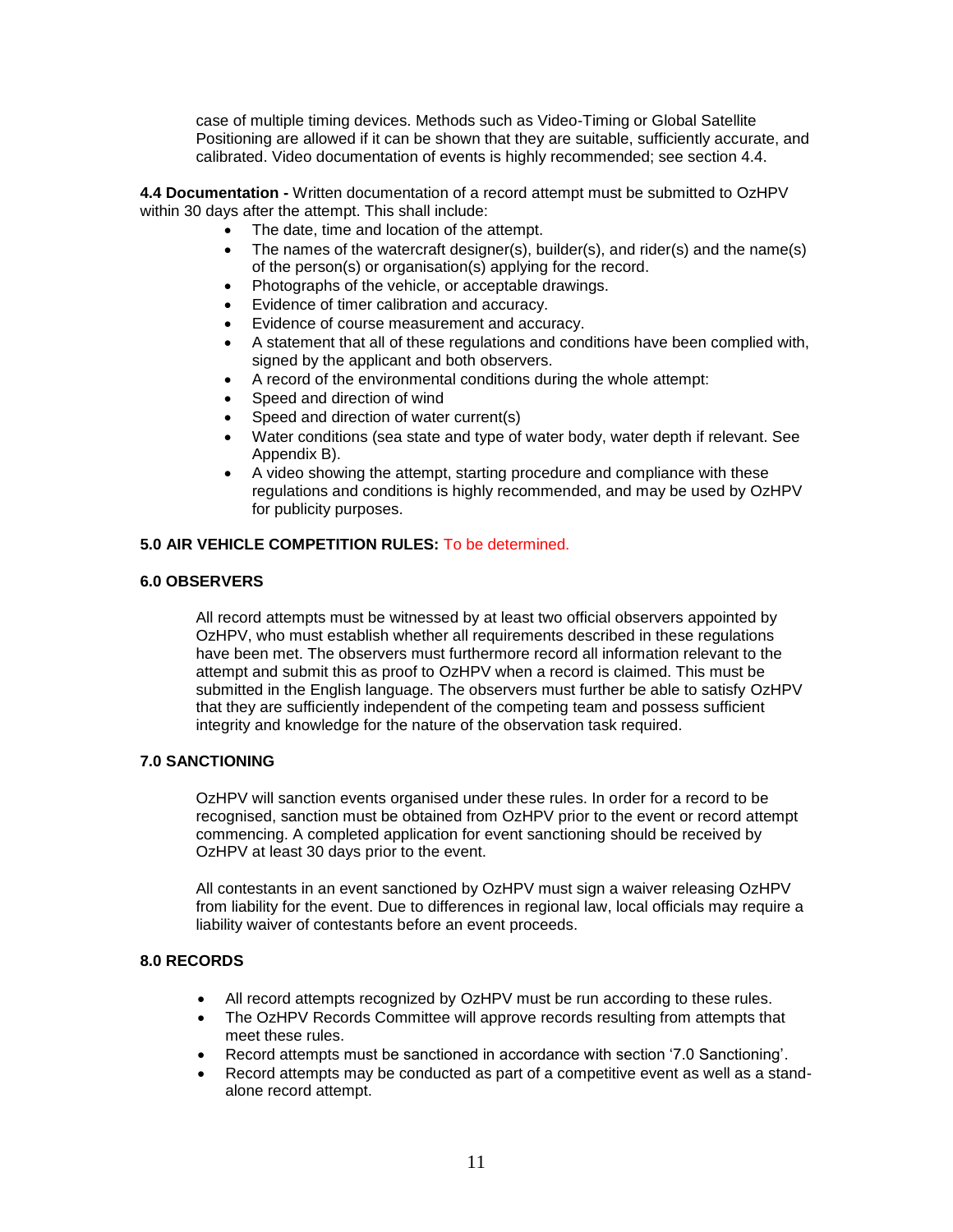- All contestants undertaking a record attempt must be financial members of OzHPV prior to the record attempt commencing (Note: support crew do not need to be members of OzHPV).
- An official appointed by OzHPV must observe the record run see section '6.0 Observers'.
- The official must be in no way connected with the ownership, design or operation of the vehicle. The official must be an entirely independent observer.
- Documentation of the record attempt must be forwarded to OzHPV within 30 days after the event.
- OzHPV may, at its discretion, waive some OzHPV requirements and accept records established by other record sanctioning organisations provided vehicle and class event requirements are met.

# **9.0 RULES INTERPRETATION AND PROTESTS**

Each event organiser shall set up an event committee to interpret these rules and settle any protests. The head of the event committee shall be an OzHPV representative. Decisions of this committee in regard to the competition are final. As allowed or required by rules, observers and event organisers may warn or disqualify competitors. Any unresolved issues must be submitted in writing to the OzHPV Records Committee for interpretation and resolution. Protests concerning record attempts must be submitted in writing to OzHPV no later than 30 days after related record(s) have been published by OzHPV. Reasonable submissions will be reviewed and a final decision made within 120 days following receipt of the dispute.

# **10.0 RULES CHANGES**

Any member of an OzHPV affiliated association may recommend a change of rule to the OzHPV Records Committee.

Changes will become effective after approval by the OzHPV Records Committee and publication of the updated rules.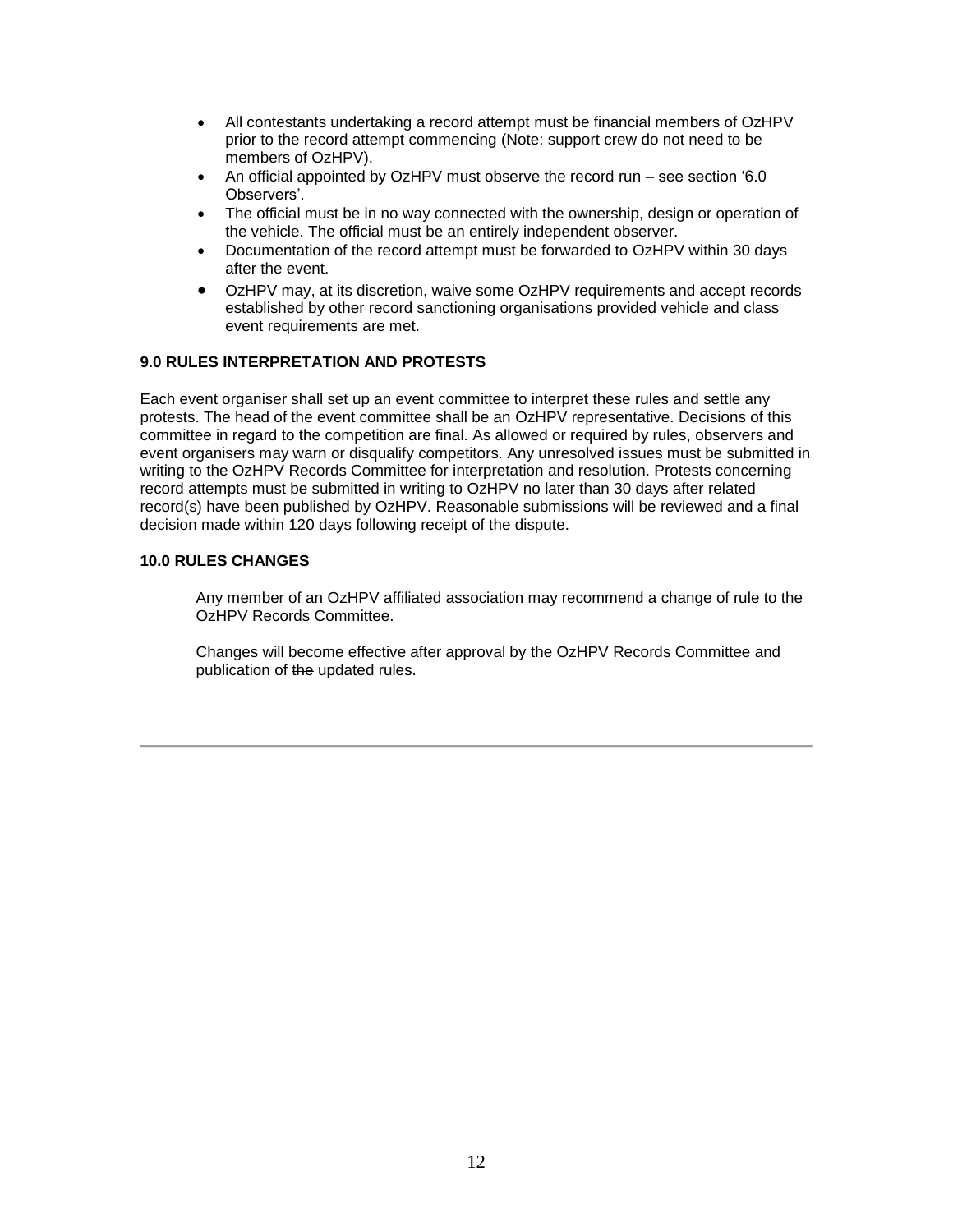# **Appendix A**

# **OzHPV Watercraft Classes and Events**

- 100 meter flying start speed trial Men, single rider
- 100 meter flying start speed trial Women, single rider
- 2,000 meter standing start speed trial Men, single rider
- 24 hour standing start speed trial Men, single rider
- 24 hour standing start speed trial Multiple riders

# **Appendix B**

### **OzHPV Watercraft Environmental Tolerances and examples**

### **Wind and Current**

Attempts may be disallowed if observation notes show that wind or water currents may have contributed to an improved average course speed (inclusive of flying start run-ups) when compared with a hypothetical no-wind or no-current situation. Favourable winds and currents which result in a speed advantage of less than 1% may be tolerated if this can be adequately and accurately shown.

Measurement errors must be specified except in cases where it is clear that even large errors have no relevance.

Examples (these are not rules, but suggestions for showing their fulfilment):

### **Water currents:**

Water surface current can easily be measured by timing and sighting a floating orange. Except near the inflow and outflow of rivers, the water current in lakes is usually negligible except for the wind-induced surface current.

### **Wind:**

Wind strength can be measured by a variety of instruments either instantaneously or by averaging during the duration of the attempt. Accuracy is not important as long as it can be shown that there is no net power gain. For example with unstreamlined vehicles, if there is a favourable gust this can be discounted if there is at least an unfavourable gust from the opposite direction with at least the same duration.

Wind direction can be measured instantaneously by a number of devices: wind vanes, streamers, smoke, or soap bubbles. The wind direction can be considered constant if it varies only slightly during the attempt in the experience of the observers, otherwise the deviations must be recorded.

Streamers such as a simple woollen thread, smoke, etc. are extremely sensitive and can shown very low wind strengths and their direction. Some axial vane devices are very sensitive and if set up in the direction of the run will count both forward and backward, thus immediately showing the average wind component strength and direction A negative (i.e. headwind) count is sufficient